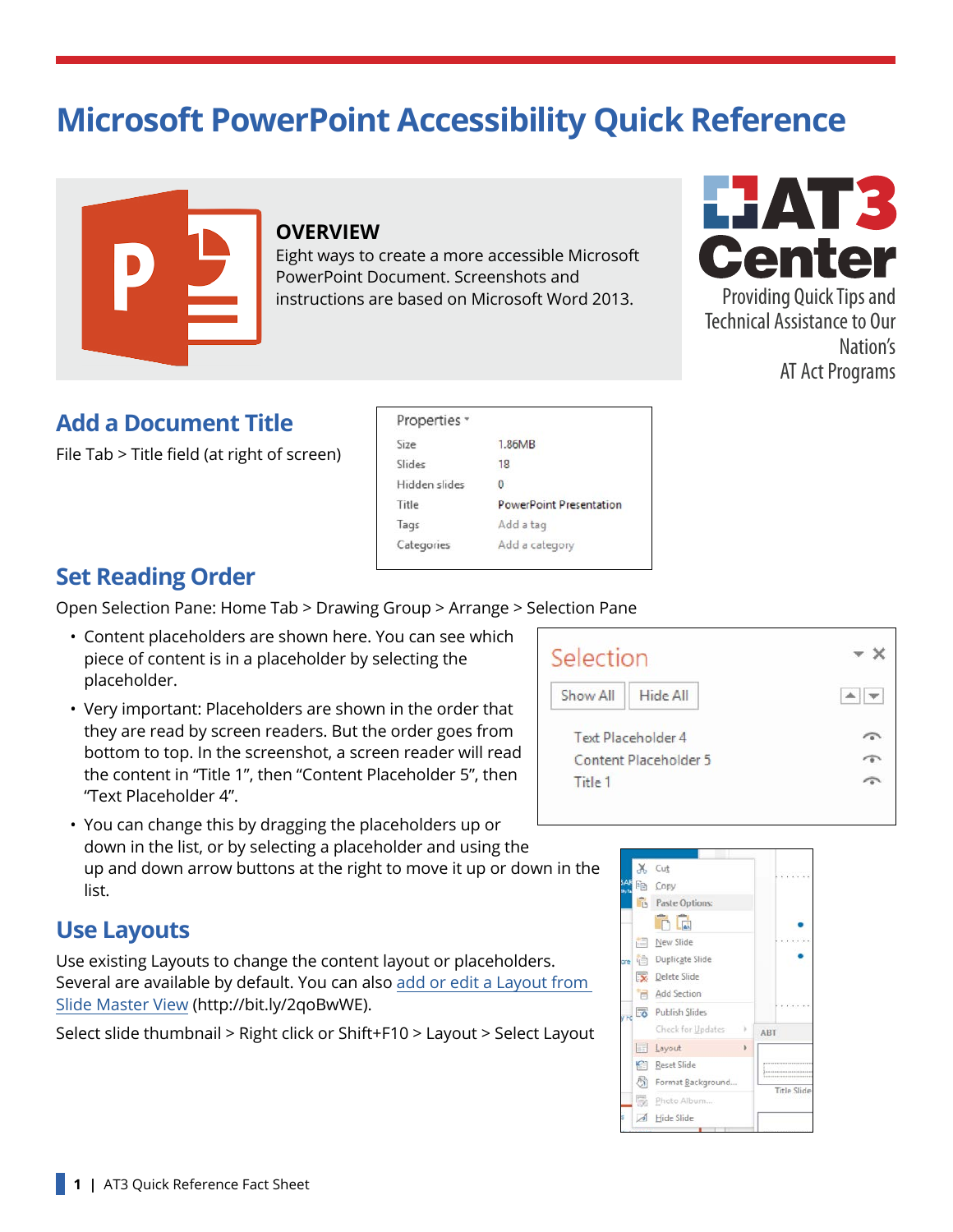#### **Add Alternative Text to Meaningful Images and Figures**

Alternative Text conveys the intended meaning of an image or figure.

- 1. Right click image/select Image and hit Shift + F10 > Format Picture > Layout & Properties > Alt Text > Description
- 2. Type alternative text into Description field

### **Identify Column Headers in a Table Row**

Select top row of table > Right click/Shift + F10 > Table Properties > Row tab > select "Repeat as header row at the top of each page" checkbox

|          | <b>Table Properties</b>                                     |  |
|----------|-------------------------------------------------------------|--|
|          | Row<br>Column<br>Table<br>Cell<br>Alt Text                  |  |
|          | Rows<br>Size                                                |  |
| No votes | $\frac{a}{a}$<br>Specify height:<br>lo:<br>Row height is: A |  |
| 19       | Options                                                     |  |
|          | Allow row to break across pages                             |  |
|          | Repeat as header row at the top of each page                |  |
|          | A Previous Row<br>Wext Row                                  |  |
|          |                                                             |  |
|          |                                                             |  |

| DSIZE |                    |  |
|-------|--------------------|--|
|       | <b>POSITION</b>    |  |
|       | <b>FIEXT BOX</b>   |  |
|       | <b>4 ALT TEXT</b>  |  |
|       | Title <sup>1</sup> |  |
|       |                    |  |
|       | Description        |  |
|       |                    |  |
|       |                    |  |

#### **When Color Conveys Meaning, Use Color Plus Another Visual Cue**

Category 4

*Use markers, text labels or different patterns for charts and graphs*

Category 3

Series 1 -Series 2 -Series 3





#### **Use Good Color Contrast**

Category 2

Category 1

Check that contrast between text and background colors is at least 4.5:1 for regular text and 3.0:1 for large text.

• [The Paciello Group Colour Contrast Analyser](https://www.paciellogroup.com/resources/contrastanalyser/) lets you easily check color contrast (https://www.paciellogroup. com/resources/contrastanalyser/)